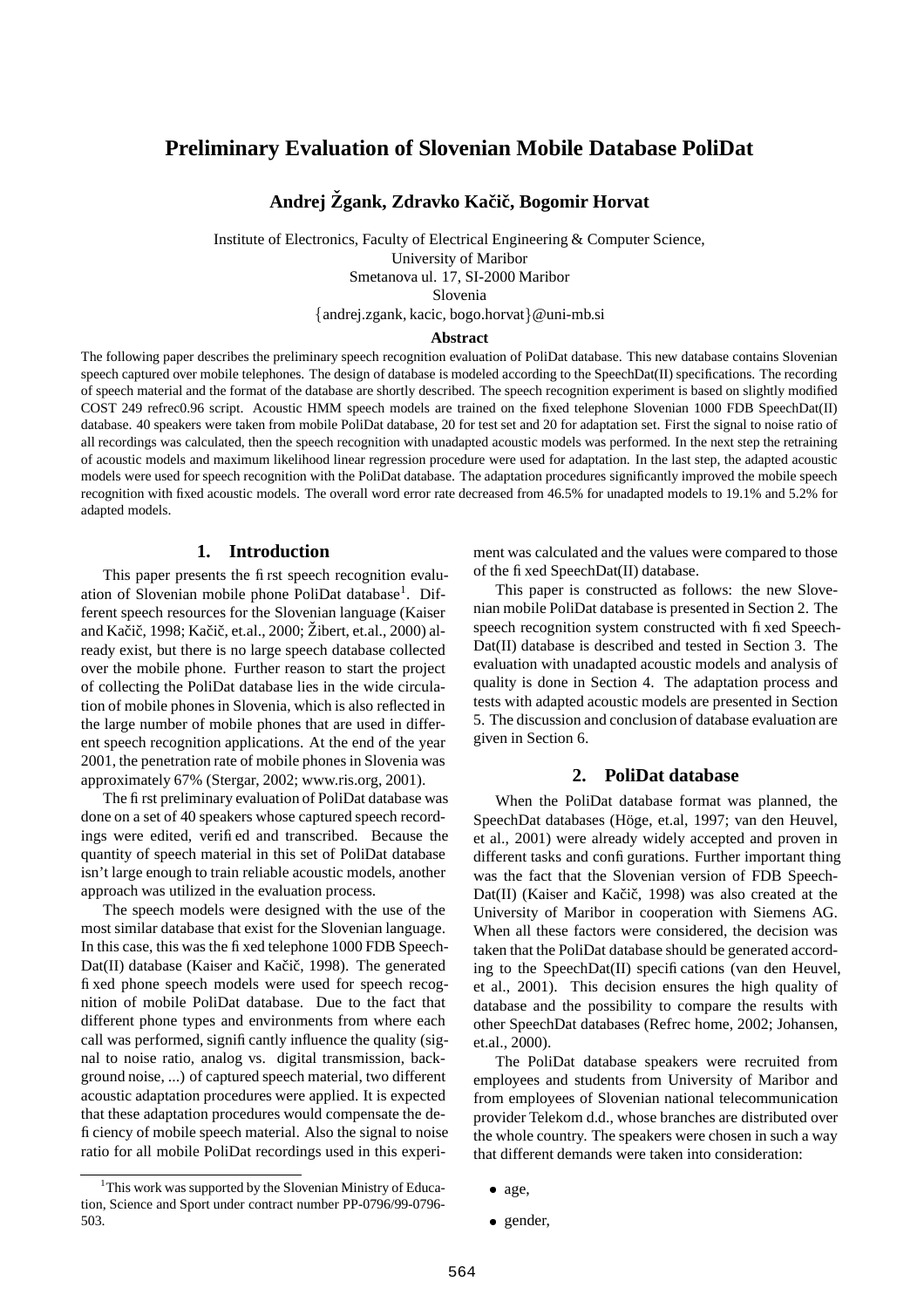- dialect,
- education, ...

The number of finally collected speakers will be around 1400, then 1000 of them will be selected for the final version of PoliDat database according to the quality of recordings. Each speaker read the speech material from prompt sheet, that was sent to him. Small part of speech material is also spontaneous, obtained as answers to different questions (e.g.: Are you older than 80 years?). More than 1600 different templates were used for the prompt sheets. The template contains 43 different utterances:

- spelling,
- digits and numbers,
- application words,
- yes/no answers,
- different names,
- phonetically balanced isolated words and sentences,
- other types, according to the SpeechDat(II) specifications (van den Heuvel, et al., 2001).

The speech signal from mobile phone was captured with an ISDN interface card, which was connected to a host computer. The use of ISDN card ensures the digital transmission channel between the phone and ISDN interface card. The speech is captured directly to host computer's hard disc in ISDN 711 file format.

Each recording was verified and transcribed with the proprietary developed tool "PoliDat Label". Different acoustic events (e.g.: static noise, cough, breath, ...) where marked in the final orthographic transcription, to improve the quality of acoustic modeling. The ISDN 711 file format was converted into A-law file format, as recommended in the SpeechDat(II) specifications (van den Heuvel, et al., 2001). At the end of database generation procedure, all accompanying files (e.g.: lexicon, test set, list of sessions, ...) according to the SpeechDat(II) standards (van den Heuvel, et al., 2001) will be generated.

#### **3. Evaluation system**

#### **3.1. Training procedure with fixed database**

The first step in the preliminary evaluation procedure of mobile PoliDat database was the preparation of suitable acoustic models. Due to the fact that there is no large mobile telephone database for the Slovenian language available at the moment, the fixed telephone Slovenian Speech-Dat(II) database (Kaiser and Kačič, 1998) was an appropriate substitute. To enable the comparison of results, the noise robust COST 249 SpeechDat task force refrec0.96 script (Lindberg, et.al., 2000) with different frontend was used in the development process. This script was used to automatically train HMM acoustic models with Speech-Dat(II) databases.

The frontend module was used to convert the speech signal into 24 mel cepstral coefficients and high pass filtered energy. 13 first and 13 second derivatives of mel cepstral coefficients and energy were also added to the feature vector. The linear discriminant analysis was used to reduce the complexity of feature vector to 24 elements. Feature extraction procedure also included the maximum likelihood channel adaptation (Haunstein and Marschall, 1995) and linear discriminant analysis (Haunstein and Marschall, 1995) to improve the robustness of the system to more degraded speech over mobile phones.

According to the SpeechDat(II) database specifications (van den Heuvel, et al., 2001), 800 speakers were in the training set and 200 in the test set. Some recordings were excluded from the training set due to unintelligible and truncated speech. After this procedure, the final training set consists of 28790 different utterances. Special acoustic models for noise events during the speech are also added to the phoneme inventory in the training process (Lindberg, et.al., 2000), because the frequency of such events in the mobile PoliDat database is significantly higher than in the fixed SpeechDat(II) database. The acoustic models used in the speech recognizer are standard, 3 state left – right hidden Markov models with continuous Gaussian mixtures densities. In the first part of training process the monophone acoustic models are generated from scratch (Lindberg, et.al., 2000). In the second part of this process the acoustic models were refined with the use of context – the triphone acoustic models. At the end, the number of Gaussian densities per HMM state was increased to 32, so that acoustical diversity of speech was better modeled.

#### **3.2. Testing with fixed database**

The quality of final acoustical models was checked and compared to the word error rates (WER), attained in the COST 249 experiment (Refrec home, 2002). For this purpose, six different test sets were used (van den Heuvel, et al., 2001):

- A1-6, application words, 31 words in the recognition vocabulary,
- Q1-2, yes/no answers,
- I1, isolated digits,
- B1,C1, connected digits,
- O2, city names, 597 words in the recognition vocabulary,
- W1-4, phonetically balanced isolated words, 1491 words in the recognition vocabulary.

Word error rate for all six test configurations and the overall result are presented in Table 1. As can be seen, the best result with fixed test set is achieved with the yes/no answers (Q set) with 0.87% WER, which is also the simplest test configuration, with regard to the recognition vocabulary. The hardest task is the W test configuration (14.95%) WER), with almost 1.500 words in the recognition vocabulary. The comparison with the COST 249 results in the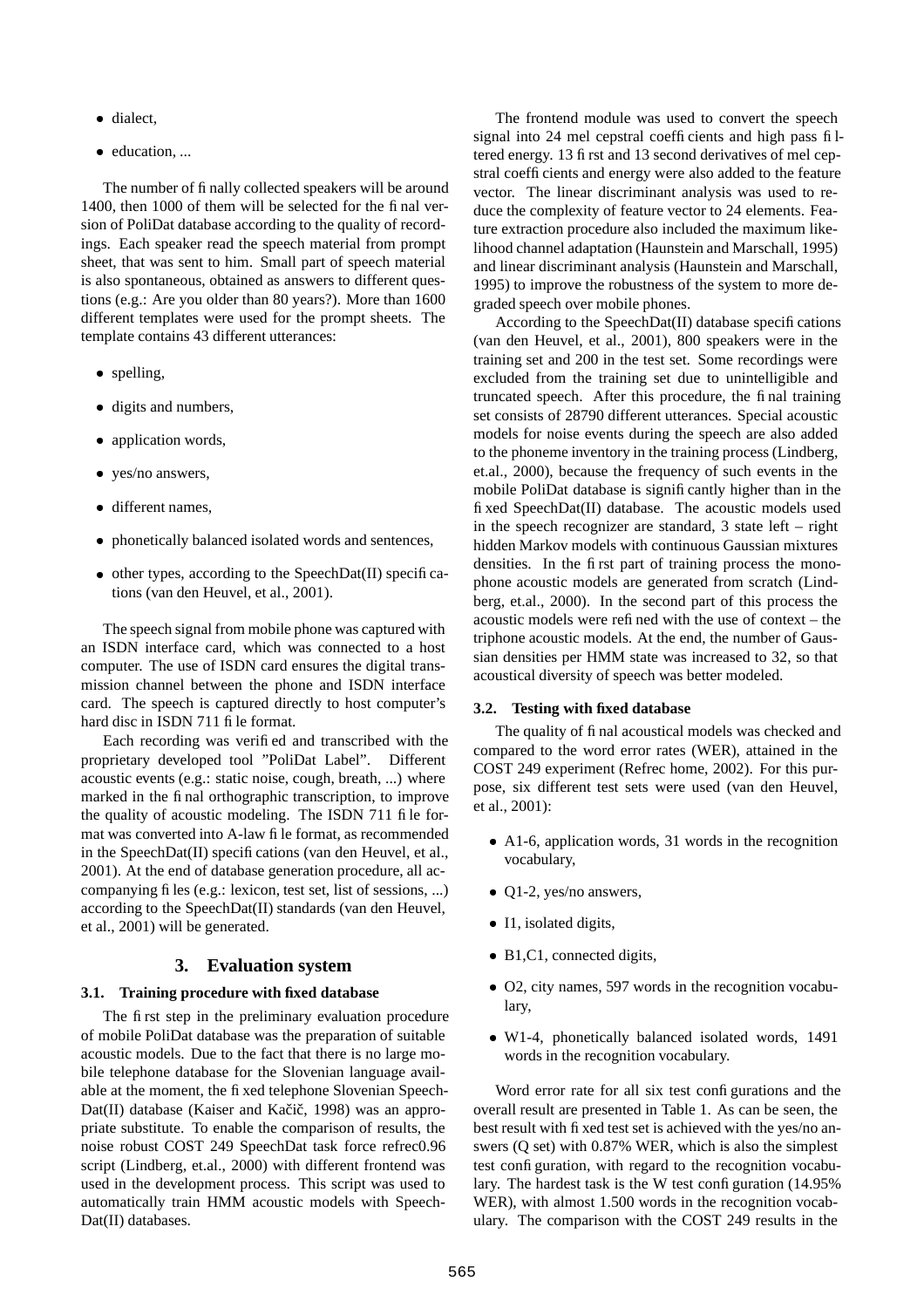| Acoust. Models  | $A1-6$ | B1.C1   O1-2                             |                                                 | $W1-4$    | <b>Overall</b> |
|-----------------|--------|------------------------------------------|-------------------------------------------------|-----------|----------------|
| COST 249        |        | $3.46\%$   5.70%   4.73%   1.73%   8.61% |                                                 | $18.56\%$ | 7.78%          |
| modif. COST 249 |        |                                          | 2.99%   4.15%   4.73%   0.87%   11.34%   14.95% |           | 6.65%          |

Table 1: Comparison of word error rate (WER) for original COST 249 script (Refrec home, 2002) and for modified COST 249 script with different frontend, which was used in the experiment as fixed reference

first line shows that different frontend improved the speech recognition results for fixed SpeechDat(II) database in almost all cases. The overall word error rate improved from 7.78% to 6.65%. The major improvement was observable in the case of W test set, where the word error rate decreased for more than 3% absolute. The WER increased only in the case of O test set.

### **4. Evaluation with unadapted speech models**

The second step in the preliminary speech recognition evaluation process was the recognition of mobile speech from PoliDat database with the fixed speech models from SpeechDat(II) database. Prior to the process of evaluation, the acoustic quality of all new material from PoliDat database was checked with the calculation of signal to noise ratio (SNR). All recordings were classified into five different classes, presented in Table 2, with SNR values from under 10 dB to over 40 dB.

The average signal to noise ratio of all recordings used in this preliminary speech recognition evaluation was 38.69 dB. The majority of all recordings belong to class 3 (43.06%) and class 4 (46.77%), their SNR value was over 30 dB. The recording with the best acoustical quality has SNR of 49.21 dB. The worst recording in this preliminary evaluation was with SNR of 9.83 dB. The average SNR value for all utterances from the fixed SpeechDat(II) database, that was used for training of acoustical HMM models was 25.77 dB. The probable cause for this large difference in the SNR value between both databases lies in the fact, that at the time when the SpeechDat(II) database was collected, the majority of local exchanges in Slovenia were analog. The Slovenian national fixed telephony provider Telekom, d.d., has modernized all local exchanges to digital type in the meantime.

The set of recordings from PoliDat database was selected in such a way, that chosen recordings belonged to equal test sets, that were chosen in Section 3.2 for fixed SpeechDat(II) database. 20 speakers were used for testing and other 20 for acoustical adaptation of fixed telephone speech models to mobile telephone acoustic environment and speech quality. The first results for speech recognition with unadapted acoustic models are presented in Table 3.

The word error rate in the case of unadapted acoustic models was much higher than in the fixed reference configuration (see Table 1). The contrast in the WER between less and more complex test configurations (Q, I, BC, versus A, O, W) is still noticeable. The best result was achieved by the Q test set (yes/no answers) with 21.6% WER. The test sets with digits (I and BC) followed with the 30.0% and 38.9% word error rate. The worst result was again for the most complex W test set (91.9% WER). The overall

WER of unadapted acoustic models was 46.5% - significantly more than in the fixed reference system, where it was 6.65%.

# **5. Evaluation with adapted speech models**

#### **5.1. Adaptation**

We decided to apply two different acoustic adaptation procedures to the final speech models trained on fixed database, to improve the performance of the recognizer with the speech over mobile phones:

- retraining: the mean values and the mixture weights of Gaussian probability functions of HMM acoustic models were retrained on small adaptation set.
- maximum likelihood linear regression: the method described in (Leggetter, 1995) was used for acoustical adaptation of speech models.

The adaptation set consisted from speech of 20 speakers, with 313 utterances from the same database sets as were used in the tests.

#### **5.2. Testing**

The last step of PoliDat database evaluation was the speech recognition with both versions of adapted speech models. The test set was the same as for unadapted acoustic models from Section 4. The results of this last database evaluation step are presented in Table 4.

The middle row (PoliDat RETR) in Table 4 presents the speech recognition results of retrained acoustic models on small adaptation set. Significant improvement for all test sets, except for the O set, was achieved. The improvement of system accuracy was bigger for less complex test configurations. The word error rate for digits test sets (I and BC) improved from 30.0% and 38.9% to 10.0% and 5.6%. Observable is that the WER for isolated digits (I), which is simpler task, is greater than for the connected digits (BC). In the case of yes/no answers (Q set), all utterances were recognized correctly. The possible cause for aberration of performance in the case of O test set is the small number (19) of utterances in the test set. So small test set does not entirely reflect the accuracy of acoustic models. The overall word error rate after retraining of acoustic models was improved from 46.5% to 19.1%.

The last row (PoliDat MLLR) in Table 4 shows the speech recognition results with the MLLR adapted acoustic models. This adaptation procedure improved the system accuracy even more than the retraining of acoustic models with small adaptation set. The decrease of word error rate was observable in all cases. All utterances were recognized correctly in two test sets – yes/no answers (Q) and isolated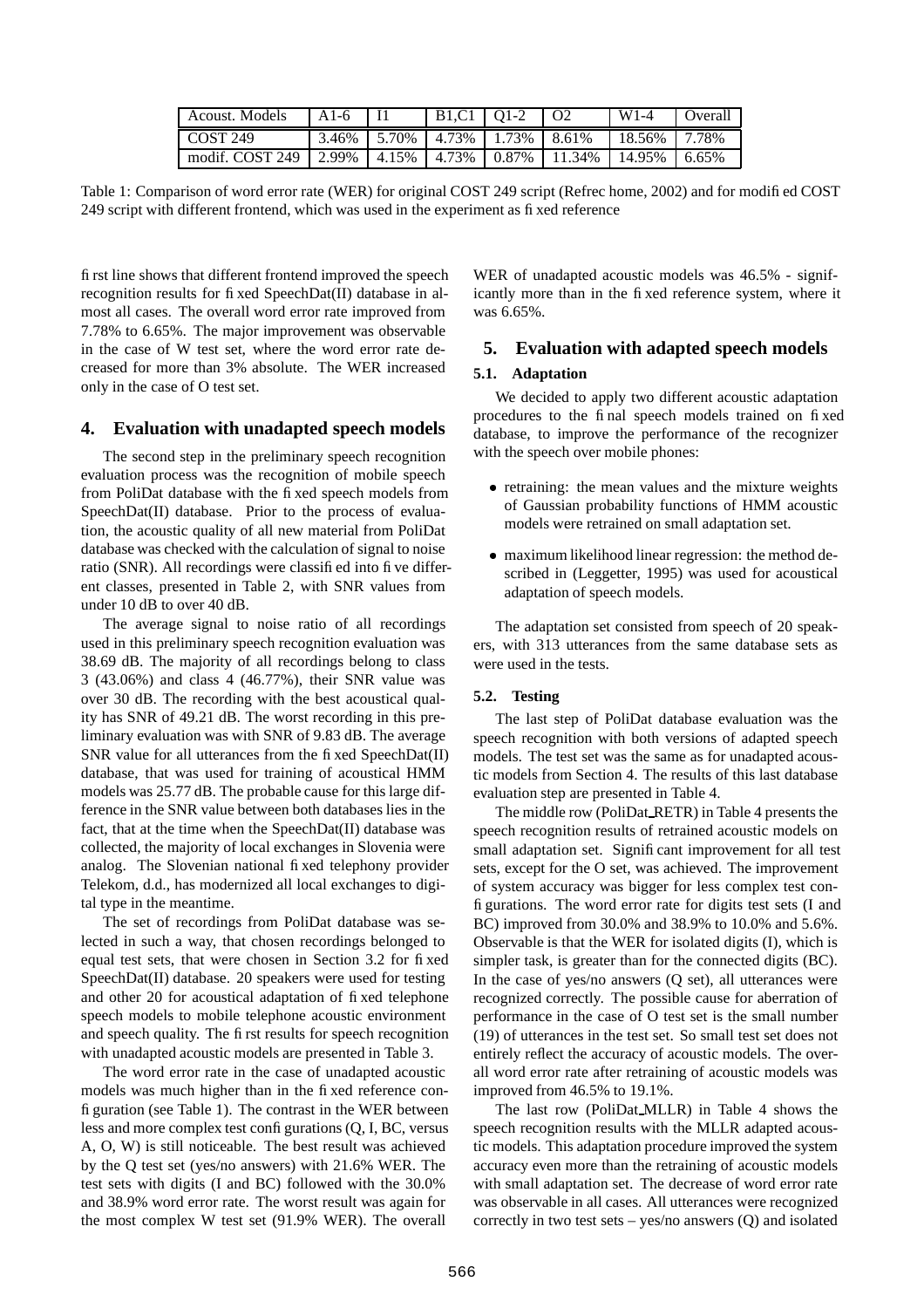|              |          | $< 10$ dB   10-20dB   20-30dB   30-40dB   $> 40$ dB |        |        |
|--------------|----------|-----------------------------------------------------|--------|--------|
| cl. $\theta$ | cl. 1    | cl. $2$                                             | cl. 3  | cl. 4  |
| all $0.16\%$ | $0.32\%$ | 9.68%                                               | 43.06% | 46.77% |

Table 2: All recordings classified into 5 different SNR classes and the ratio between these classes

| Acoust. Models   A1-6                                                |  | $B1.C1$   01-2   02 |  | $W1-4$ Overall |
|----------------------------------------------------------------------|--|---------------------|--|----------------|
| PoliDat_UNAD   52.5%   30.0%   38.9%   21.6%   65.2%   91.9%   46.5% |  |                     |  |                |

Table 3: PoliDat word error rate (WER) with fixed unadapted acoustic models for different mobile test sets

digits (I). The word error rate for connected digits improved from 38.9% for unadapted models (Table 3) to 1.5% for MLLR adapted models. In the case of retrained acoustic models, the result improved to 5.6%. Similar improvements of speech recognition accuracy were also achieved with the A test set. The biggest decrease of word error rate attained with the W test set, where the WER decreased from 91.9% to 18.9% – more than 70% absolutely. The best overall word error rate of only 5.2% was also reached with MLLR adapted acoustic models.

The side effect of speech recognition accuracy improvement was also noticed in the decrease in the number of observations of special acoustic models (speaker noise) in the recognized utterances, although these special acoustic models were not included in the calculation of system accuracy. Both adaptation procedures significantly improved the mobile speech recognition accuracy in comparison to unadapted fixed acoustic models (see Figure 1), as was expected. If we compare both adaptation procedures we can see that the maximum likelihood linear regression outperformed the retraining of acoustic models. The advantage of retraining procedure lies in the fact that it can be performed with the same tool as is used for HMM training, but on the other side the MLLR method requires separate tool.



Figure 1: Extracted from Table 3 and Table 4: word error rate for different acoustic models.

### **6. Conclusion**

The preliminary speech recognition evaluation of a new mobile Slovenian PoliDat database was presented in this paper. The fixed acoustic models were first used for recognition of mobile speech without adaptation. Due to differences between fixed and mobile telephone lines, the system performance degraded in comparison to fixed reference system. Later, two acoustical adaptation procedures were applied to fixed acoustic models. Both adaptation procedures significantly improved the results and confirmed the hypothesis that fixed acoustic models can be used for mobile speech recognition in the case of lack of appropriate mobile speech material. If we compare the achieved mobile Poli-Dat word error rates with other similar mobile databases (mobile SpeechDat(II)) for other languages, we can see, that the results are in the similar range(Refrec home, 2002).

In the future, when the mobile PoliDat database will be completed, the speech recognition evaluation will be performed on all 1000 speakers.

### **7. References**

- A. Haunstein, E. Marschall. 1995. Methods for improved speech recognition over the telephone lines. In: *Proc. ICASSP '95*.
- H. van den Heuvel, L. Boves, A. Moreno, M. Omologo, G. Richard, E. Sanders. 2001. Annotation in the Speech-Dat Projects. *International Journal of Speech Technology*, 4(2):127 – 143.
- H. Höge, H. Tropf, R. Winski, H. van den Heuvel, R. Haeb-Umbach. 1997. European speech databases for telephone applications. In: *Proc. ICASSP '97*, pages 1771 – 1774, Munich.
- F. T. Johansen, N. Warakagoda, B. Lindberg, G. Lehtinen, Z. Kačič, A. Žgank, K. Elenius, G. Salvi. 2000. The COST 249 SpeechDat Multilingual Reference Recogniser. In: *Proc. LREC'2000*, Athens.
- Z. Kačič, B. Horvat, A. Zögling. 2000. Issues in Design and Collection of Large Telephone Speech Corpus for Slovenian Language. In: *Proc. LREC-2000*, Athens.
- J. Kaiser, Z. Kačič. 1998. Development of the Slovenian SpeechDat database. In: *Speech Database Development for Central and Eastern European Languages*, Granada.
- C. J. Leggetter, P. C. Woodland. 1995. Flexible Speaker Adaptation using Maximum Likelihood Linear Regression. In: *Proc. ARPA Spoken Language Technology Workshop*, pages 104–109, Austin, Texas.